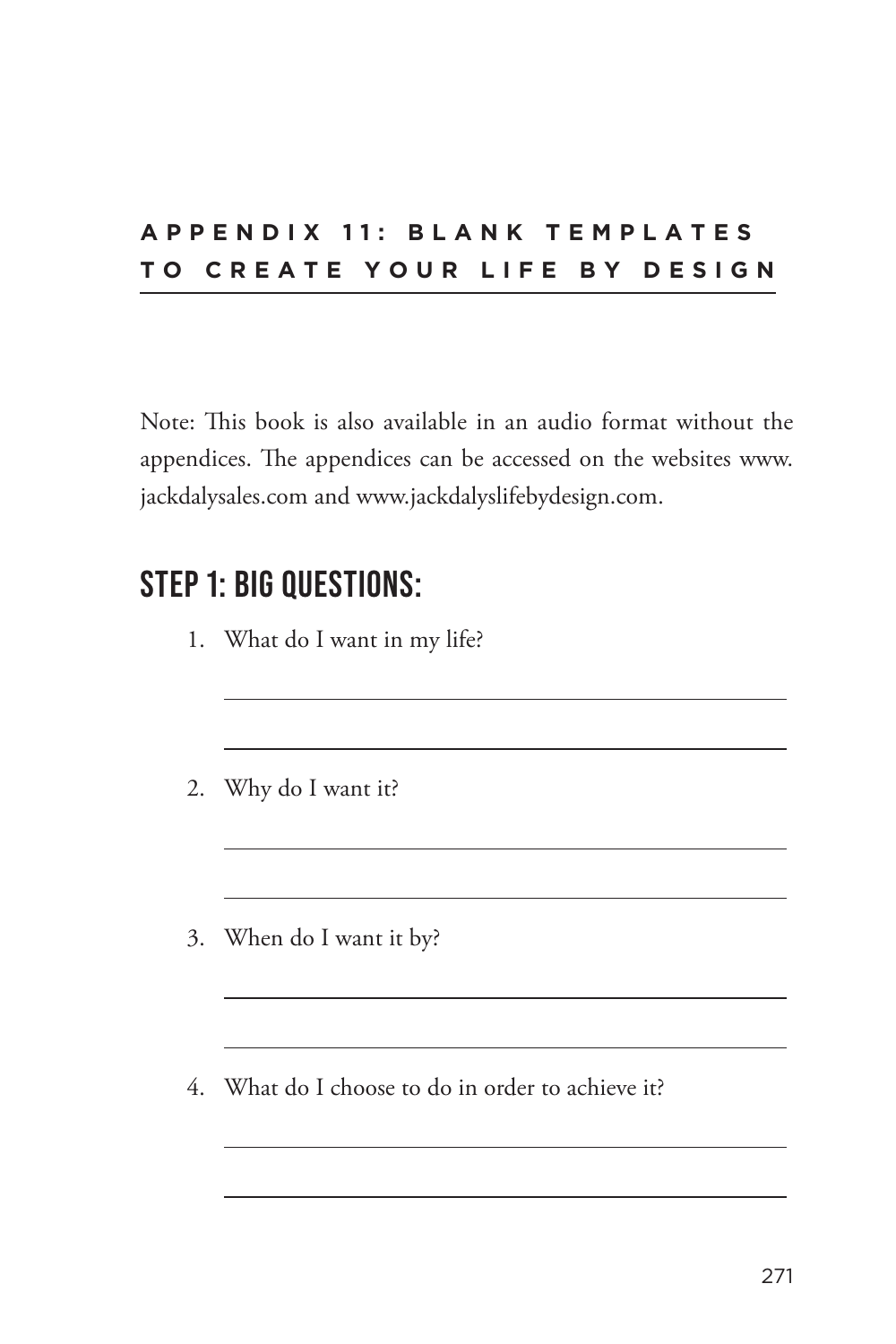# **STEP 2: WHERE ARE YOU NOW?**

#### HEALTH/FITNESS:

- 1. How would I rate my overall health on a scale of 1–10?
- 2. Am I taking care of myself, generally speaking?
- 3. How much time am I allotting each week to this area of my life?

the control of the control of the control of the control of the control of the control of

<u> 1980 - Johann Barn, mars an t-Amerikaansk ferskeider (</u>

the control of the control of the control of the control of the control of

<u> 1989 - Johann Barn, mars ann an t-Amhain Aonaich an t-Aonaich an t-Aonaich ann an t-Aonaich ann an t-Aonaich</u>

the control of the control of the control of the control of the control of the control of

the control of the control of the control of the control of the control of

- 4. Am I getting sufficient sleep?
- 5. Am I following a healthy eating plan?
- 6. What are some initial ideas to improve in this area?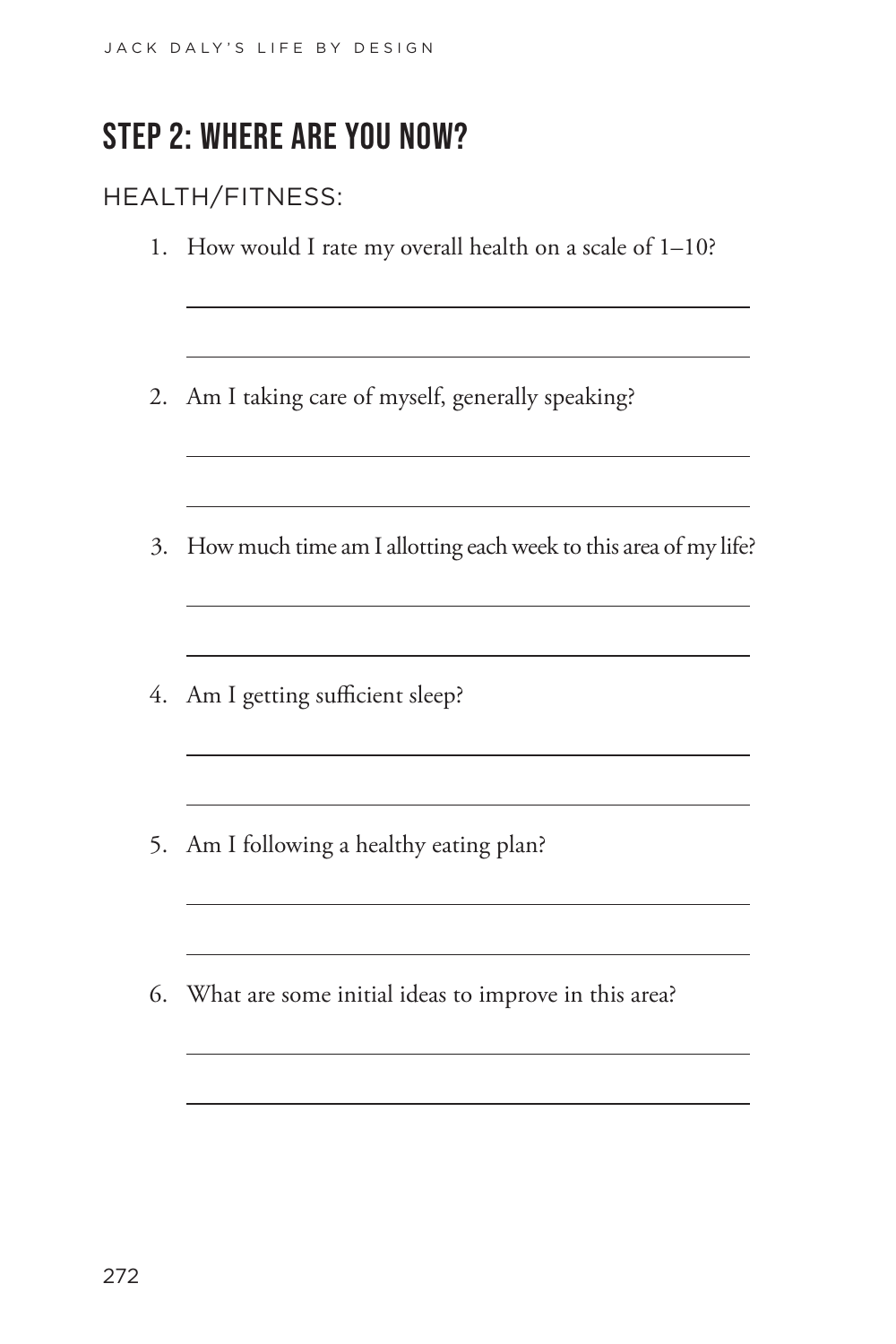#### FAMILY:

- 1. On a scale of 1-10, how do I rate my relationship with my spouse/significant other?
- 2. On a scale of  $1-10$ , how do I rate my relationship with my children?
- 3. On a scale of 1-10, how do I rate my more distant family relationships?
- 4. What are the strengths in my relationship with my spouse/ significant other?
- 5. What are the areas that can be improved with my spouse/ significant other?
- 6. What are the strengths in my relationship with my children?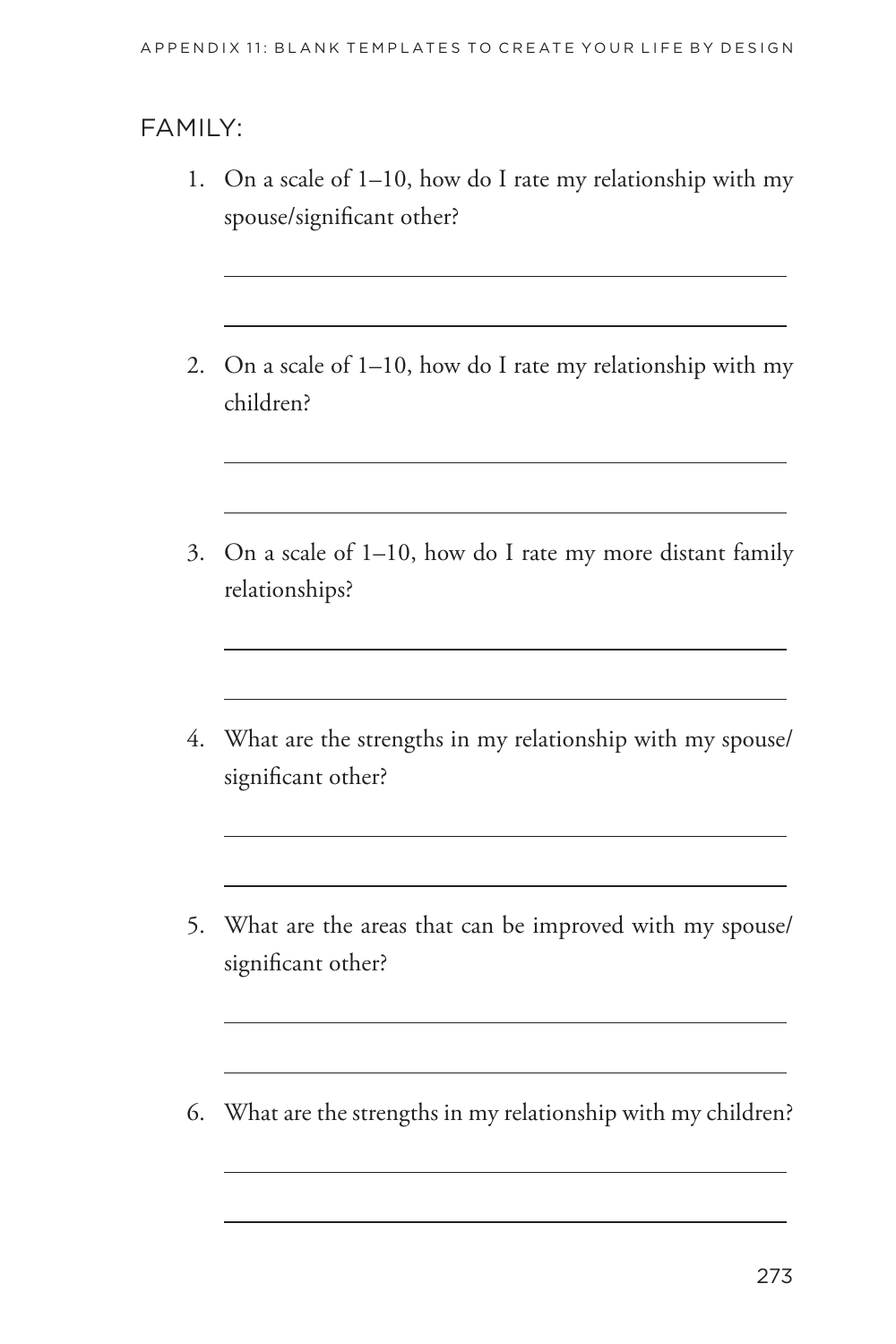7. What are the areas that can be improved with my children? FINANCIAL: 1. Do I have a financial plan for my family life? <u> 1980 - Johann Barn, amerikansk politiker (d. 1980)</u> 2. Do I operate with a monthly budget? the control of the control of the control of the control of the control of <u> 1980 - Johann Barbara, marka a shekara tsa 1980 - An tsa 1980 - An tsa 1980 - An tsa 1980 - An tsa 1980 - An</u> 3. Do I have an age for desired retirement? 4. Have I determined the amount of money needed for retirement? the control of the control of the control of the control of the control of the control of 5. Do I have specific income goals?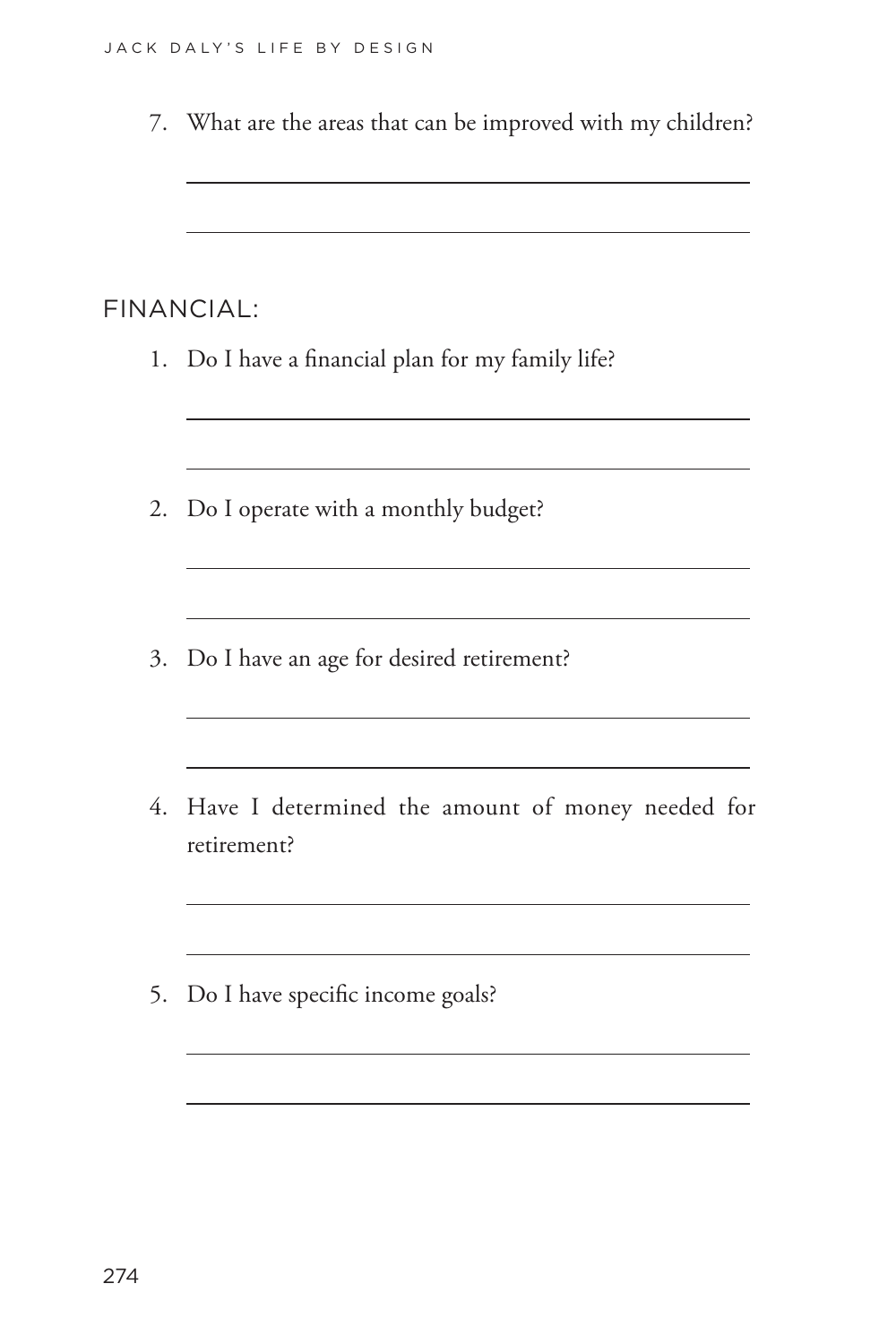|  |  |  |  | 7. If in debt, do I have a plan to retire such debt? |  |  |  |  |  |  |
|--|--|--|--|------------------------------------------------------|--|--|--|--|--|--|
|--|--|--|--|------------------------------------------------------|--|--|--|--|--|--|

8. Am I adequately insured? In what way?

#### LEISURE:

- 1. Do I have a desire to read? If so, how often?
- 2. Do I enjoy movies? If so, how often?
- 3. What are typical activities spent with the family?

the control of the control of the control of the control of the

4. What kind of vacations have I been taking?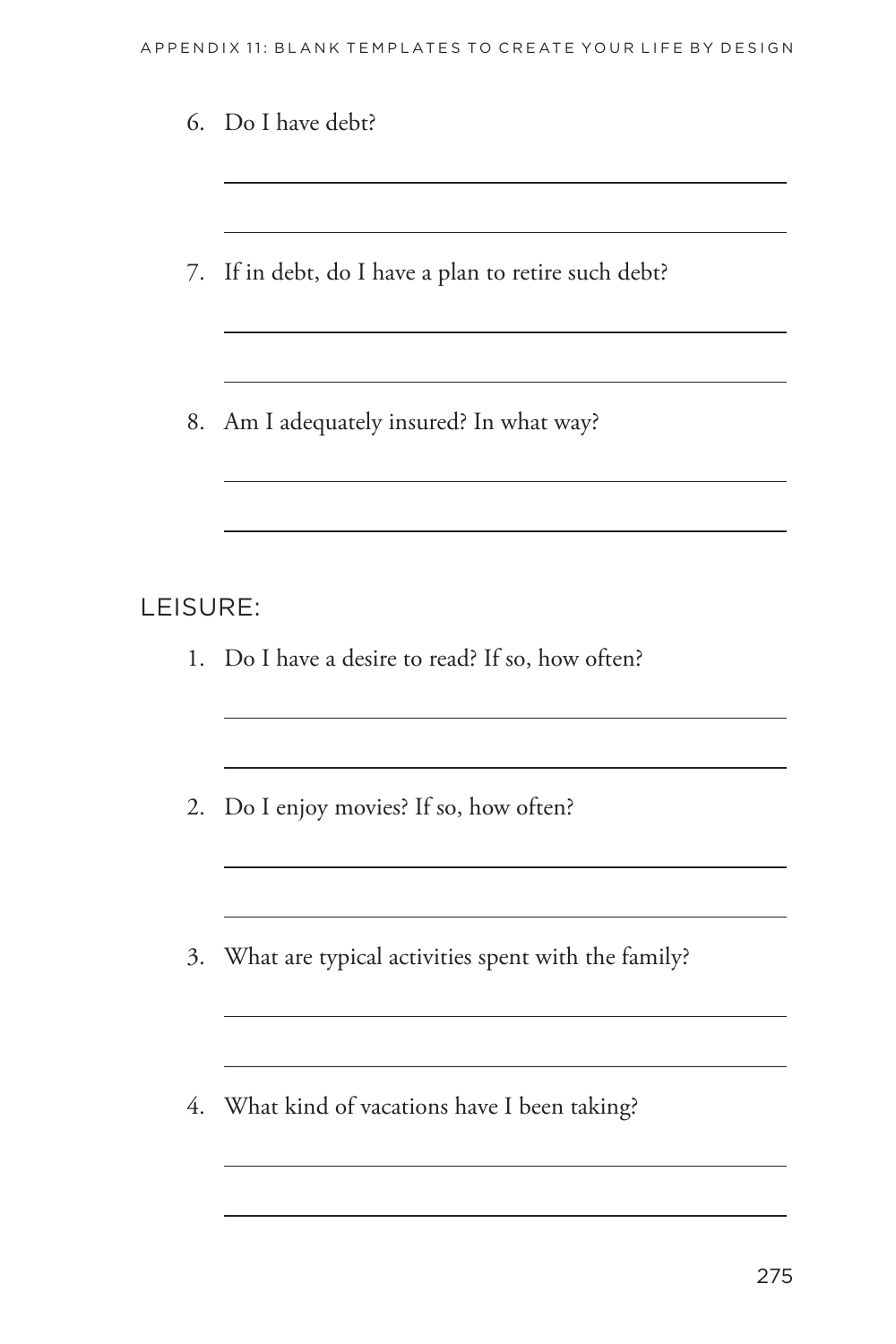|        | 5. Do I have a plan for vacations?                                                             |
|--------|------------------------------------------------------------------------------------------------|
|        | 6. Do I have a bucket list? For myself? For family?                                            |
|        | 7. What about family meals together? Frequency?                                                |
| 8.     | What are the things I've done with leisure time that provided<br>me the greatest satisfaction? |
| SPORT: | 1. What sports do I enjoy as a spectator?                                                      |
| 2.     | What sports do I enjoy participating in?                                                       |
|        |                                                                                                |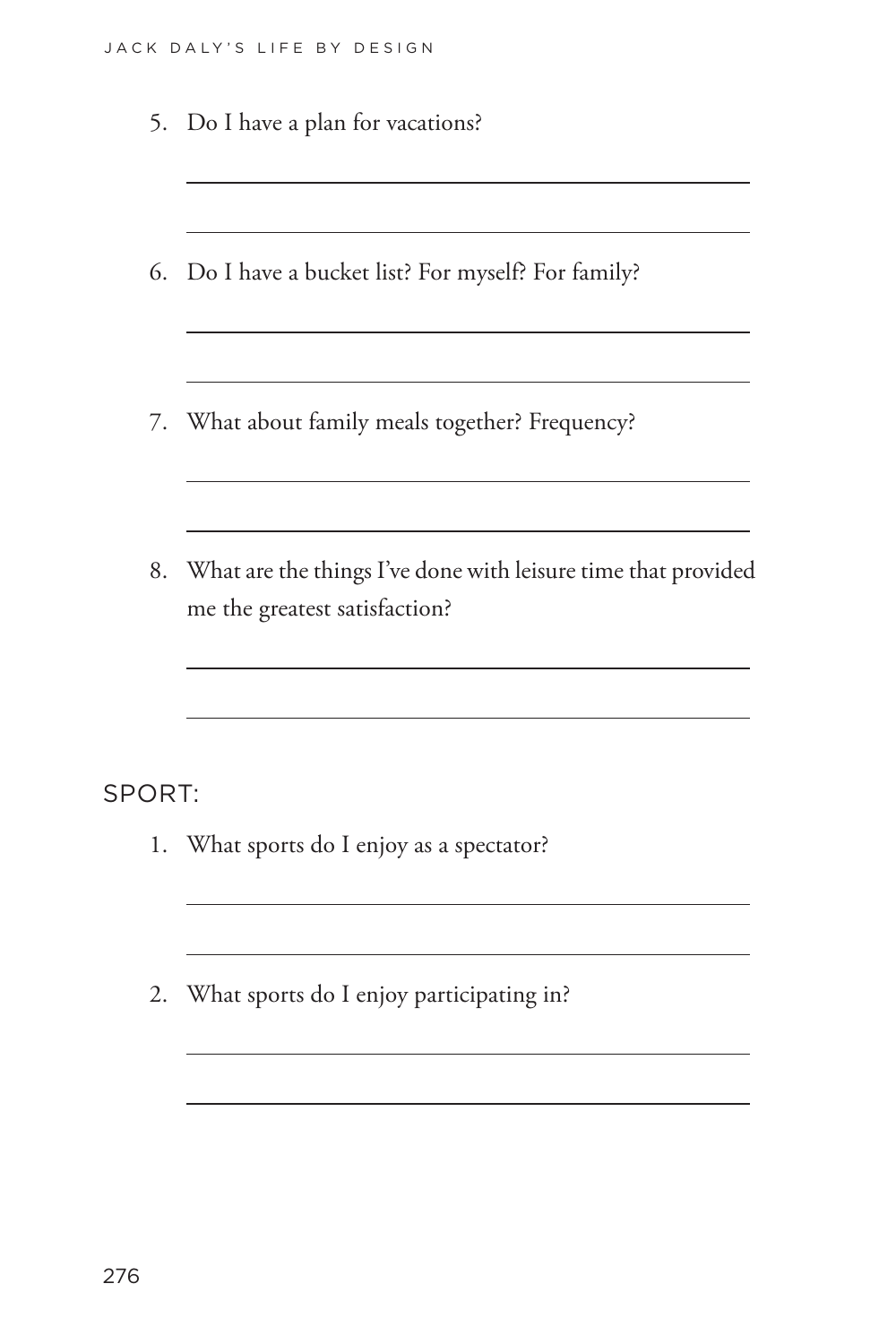- 3. How often do I participate in desired sports?
- 4. What sports would I enjoy playing but have yet to carve the time out for?

#### SPIRITUAL:

- 1. On a scale of 1–10, how important is this area in my life?
- 2. On a scale of 1-10, how would I assess my participation here?

the control of the control of the control of the control of the control of

<u> 1989 - Johann Stein, marwolaethau a bhann an t-Amhair an t-Amhair an t-Amhair an t-Amhair an t-Amhair an t-A</u>

- 3. How would I describe my spiritual life today?
- 4. What could I improve upon in this area?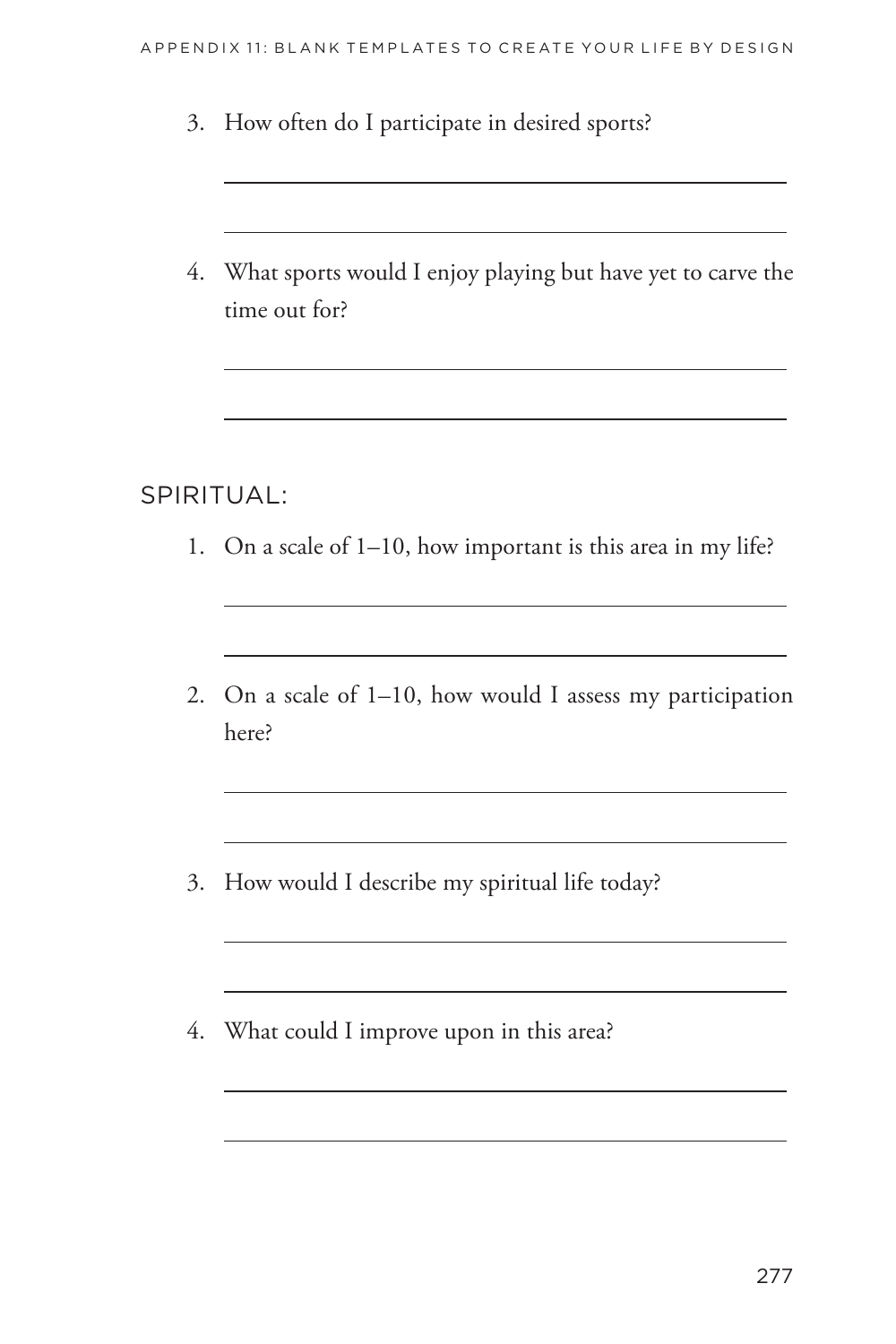#### GROWTH:

1. On a scale of 1–10, how would I assess myself in this area?

the control of the control of the control of the control of the control of

<u> 1980 - Johann Barn, fransk politik (f. 1980)</u>

the control of the control of the control of the control of the control of the control of

- 2. What activities have I done in this area?
- 3. What activities would I like to see more of?
- 4. What percent of activity is tied to my profession?
- 5. What percent of activity is tied to my personal life?

BUSINESS/CAREER:

1. How would I categorize the time I have invested in my profession?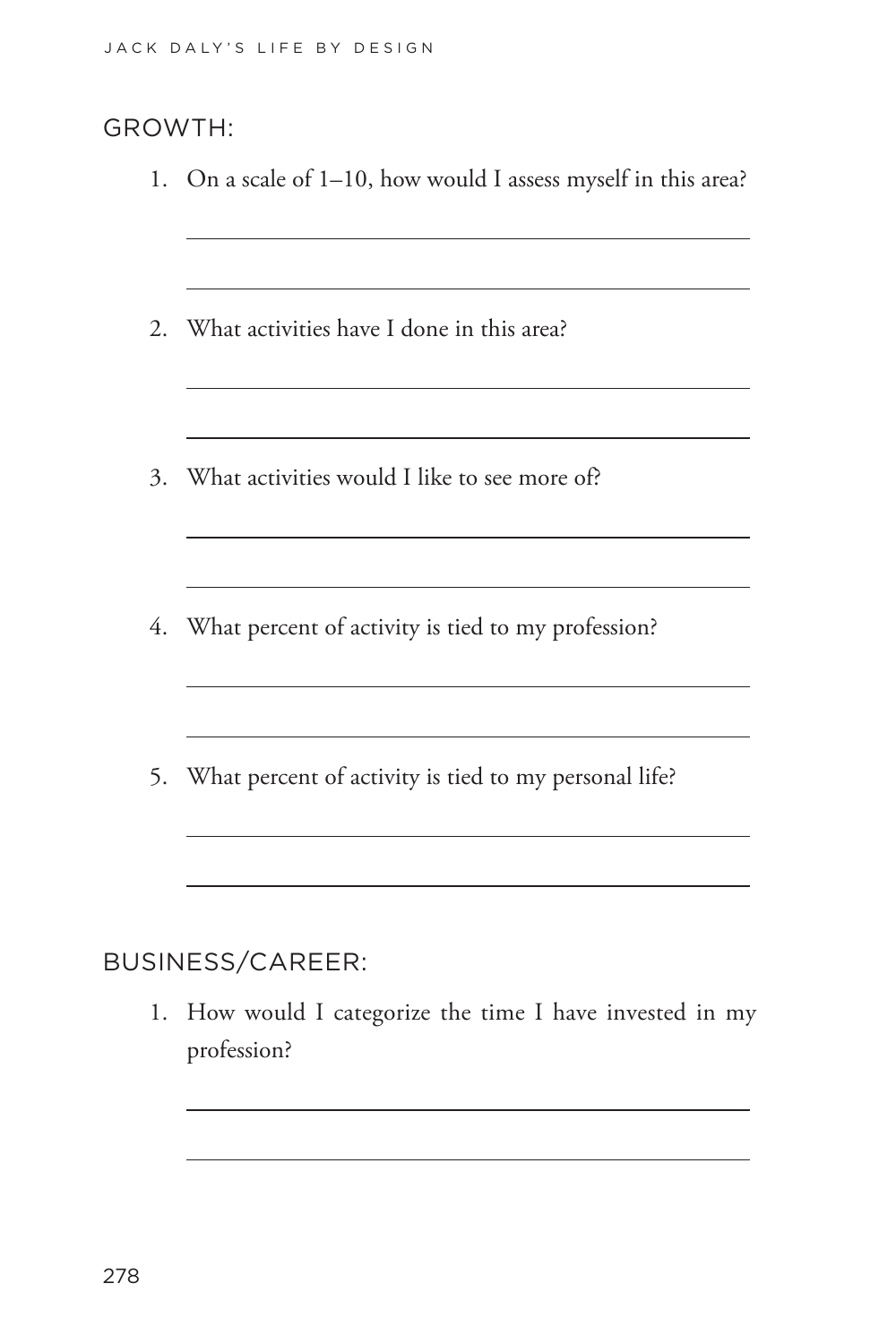- 2. What businesses/roles have I worked in? 3. On a scale of 1-10, how would I rate my happiness in this area? <u> 1980 - Johann Stoff, deutscher Stoff, der Stoff, der Stoff, der Stoff, der Stoff, der Stoff, der Stoff, der S</u> 4. What would be needed to raise that happiness number? the control of the control of the control of the control of the control of the control of 5. Where is my passion when it comes to career? <u> 1989 - Johann John Stein, markin film yn y brening yn y brening yn y brening yn y brening yn y brening yn y b</u> 6. What stands in the way of improvement here? **FRIENDS:** 
	- 1. List the names of some old friends.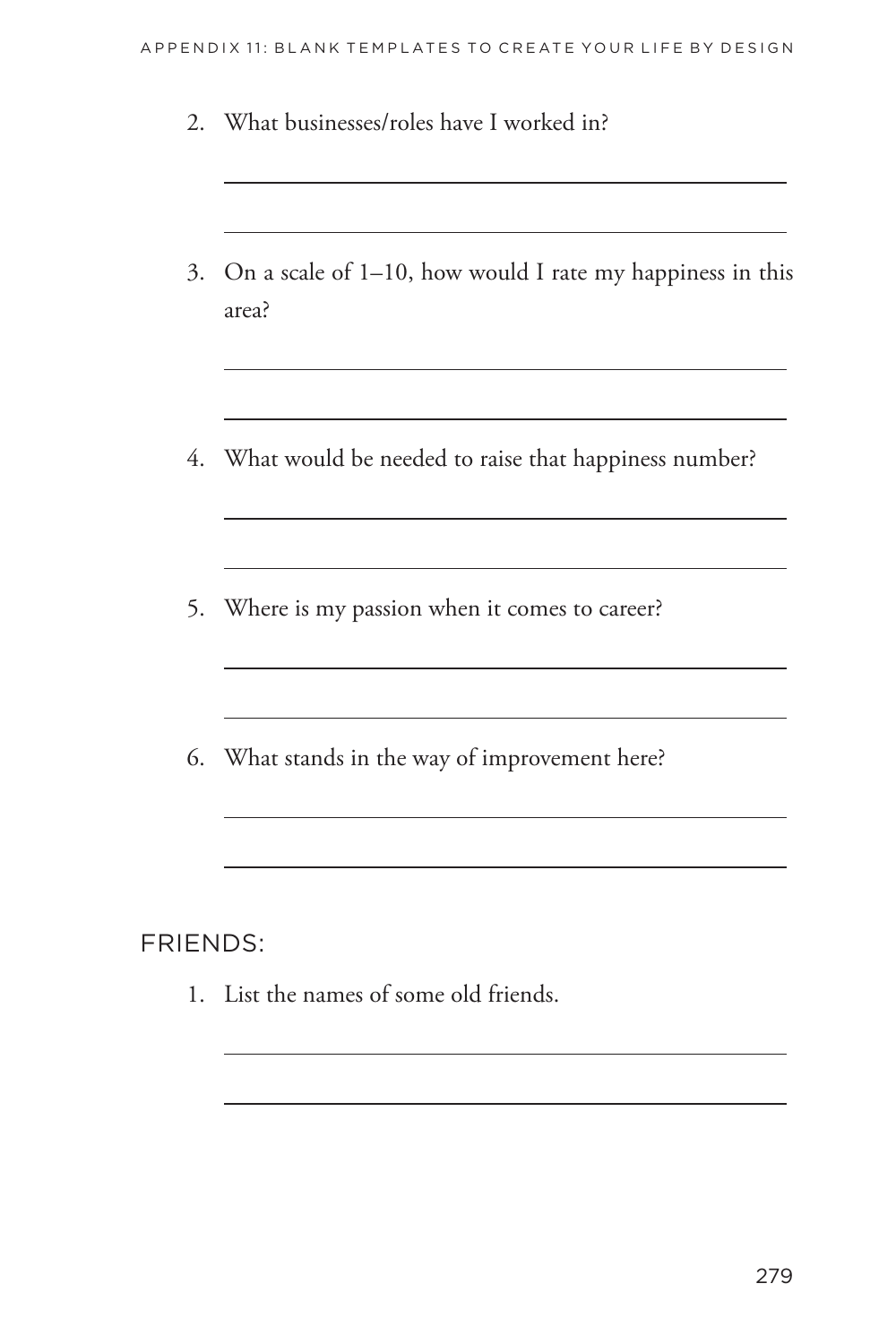2. List the names of some new friends.

| 3. How often do I get together with these friends?                     |
|------------------------------------------------------------------------|
| 4. Are these get-togethers in person or over the phone?                |
| 5. Is this the desired mix of friends and frequency?                   |
| 6. Do I feel I have too many or too few, or is the mix about<br>right? |

7. What could I change to improve this area of my life?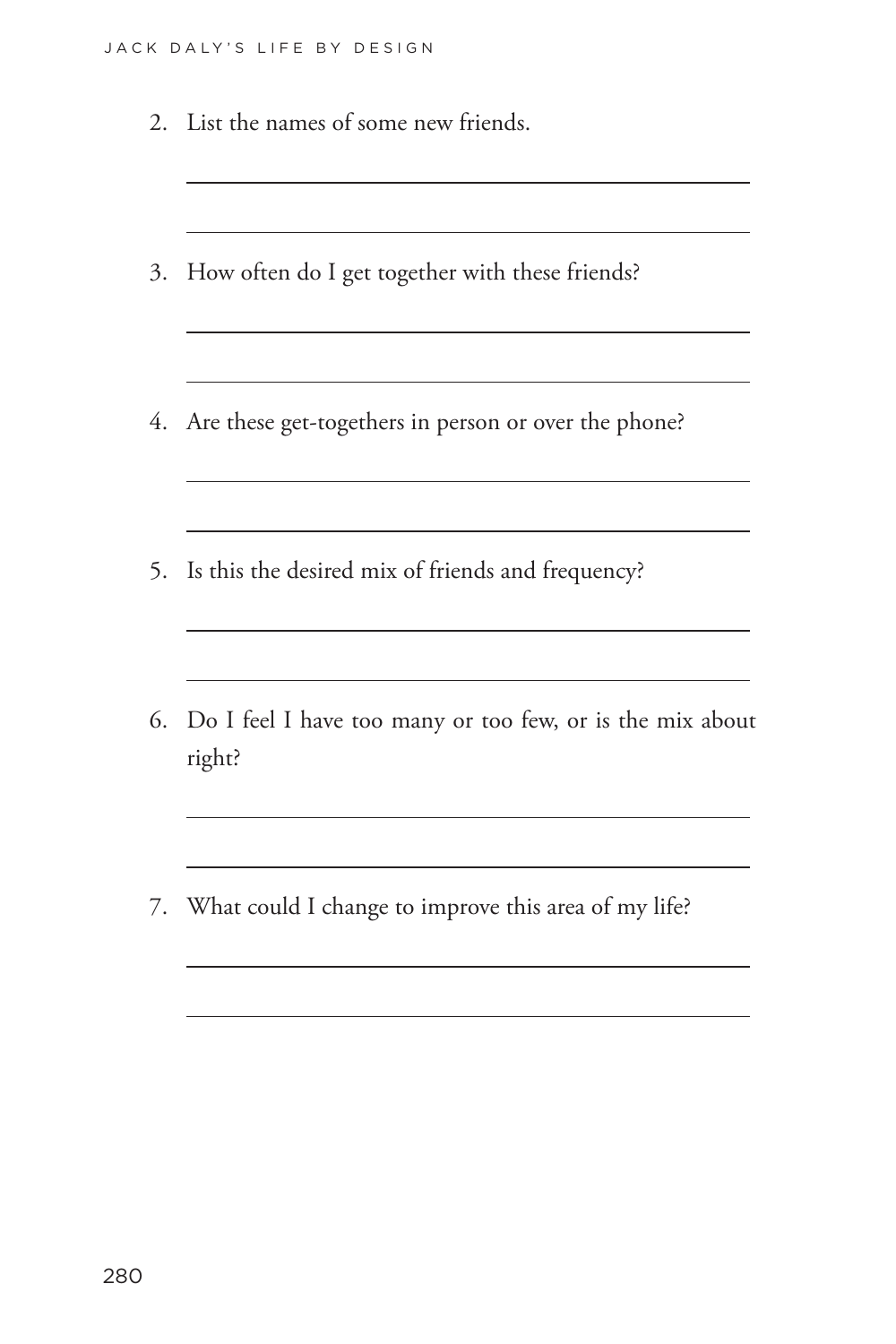# **STEP 3: VALUES & TASKS**

List twelve or more things you value most. Don't worry about the order or priority; at this stage it's about quantity, not quality.



Now, review the above listing, and circle the top three most important to you.

#### TASK LISTS

Once you've identified your top three values, create task lists that you would need to complete to successfully integrate these three values into your life.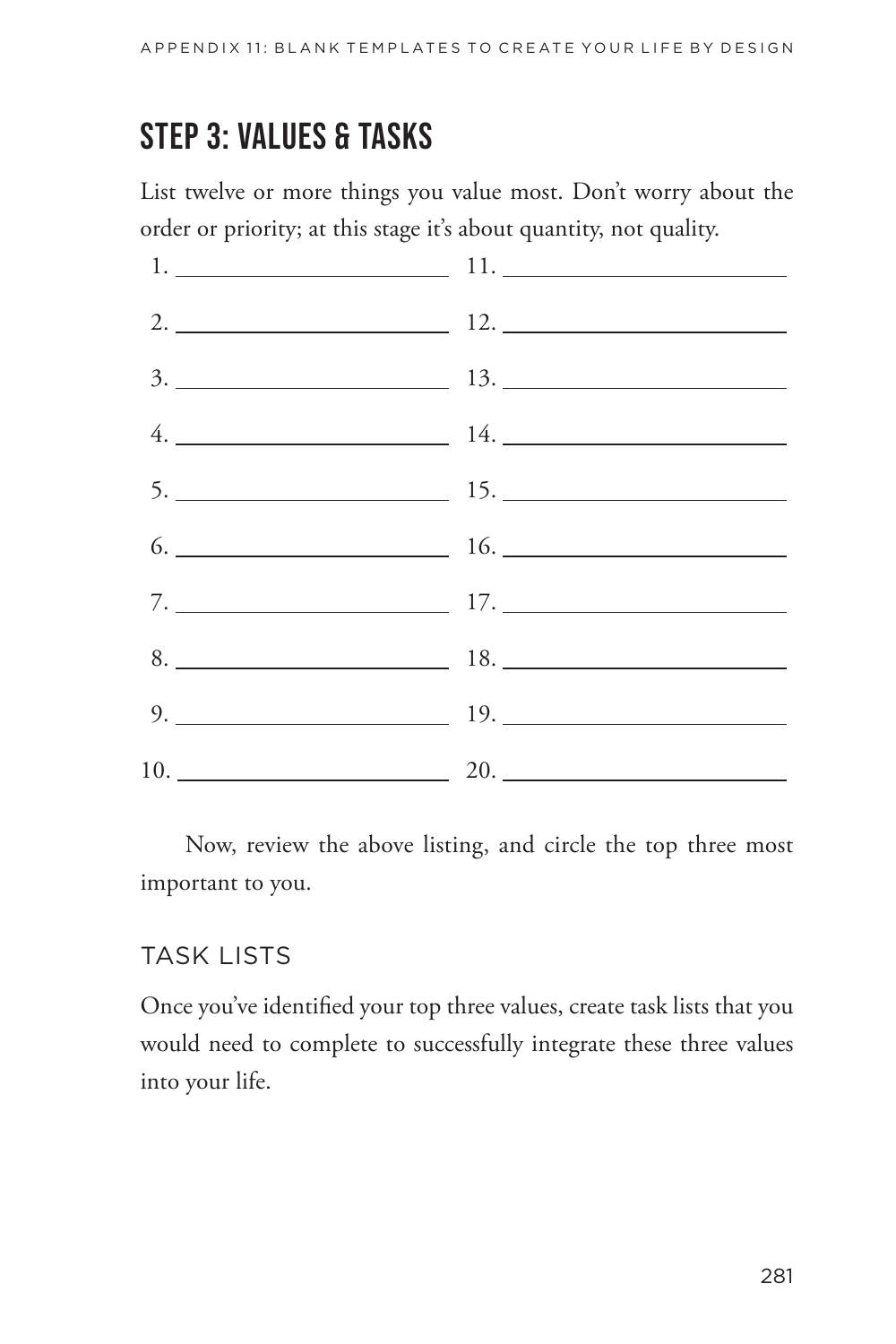#### MOST IMPORTANT VALUE:

To-do list:



After you have completed the list for your most important value, then move on to the second value, and then complete the third using the same process.

IMPORTANT VALUE:

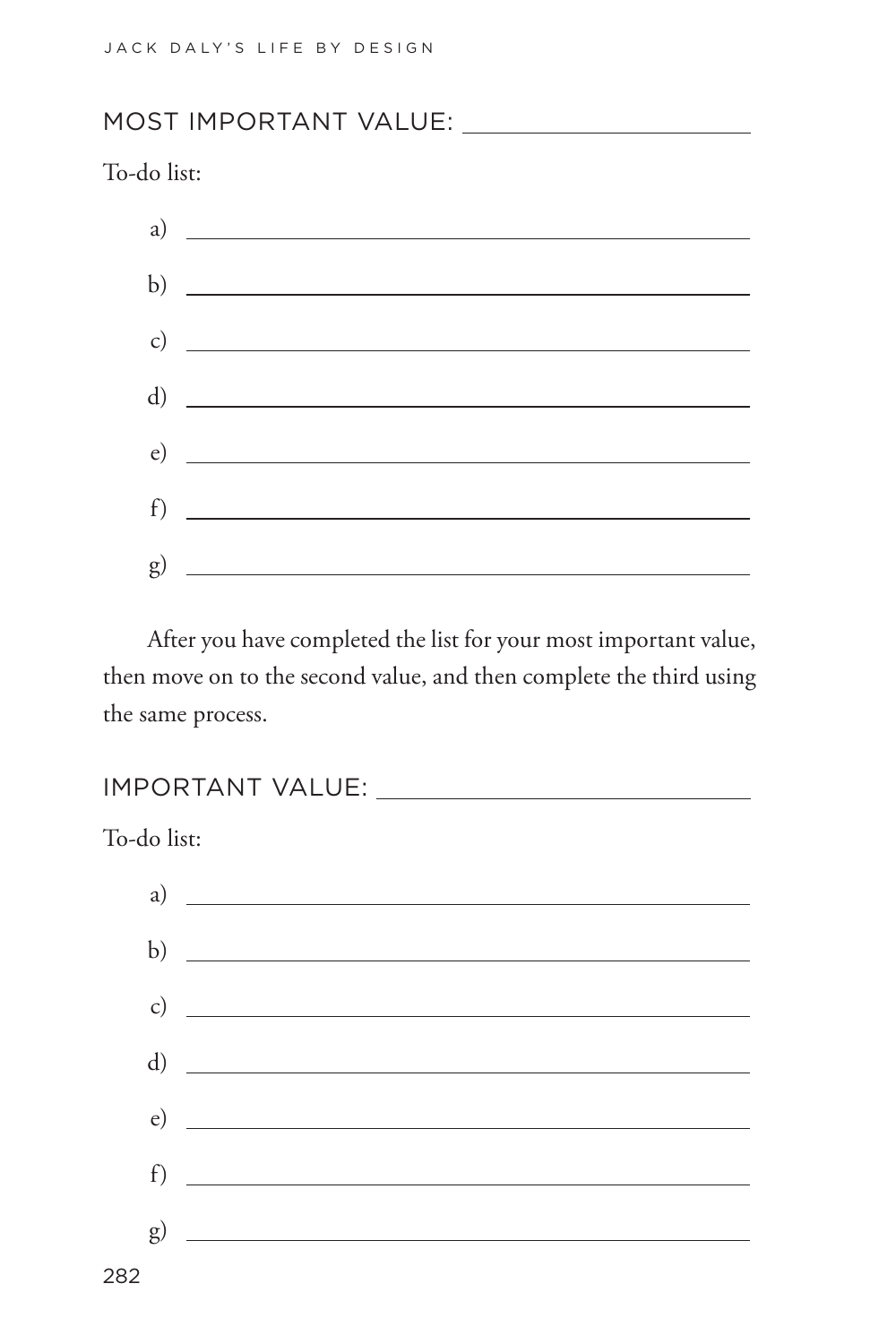# To-do list:  $\left( \begin{array}{ccc} 1 & 1 \ 0 & 1 \end{array} \right)$ b)  $\overline{\phantom{a}}$ c)  $\overline{\phantom{a}}$  $\mathbf d$

 $\left( \begin{array}{c} 0 \\ 0 \end{array} \right)$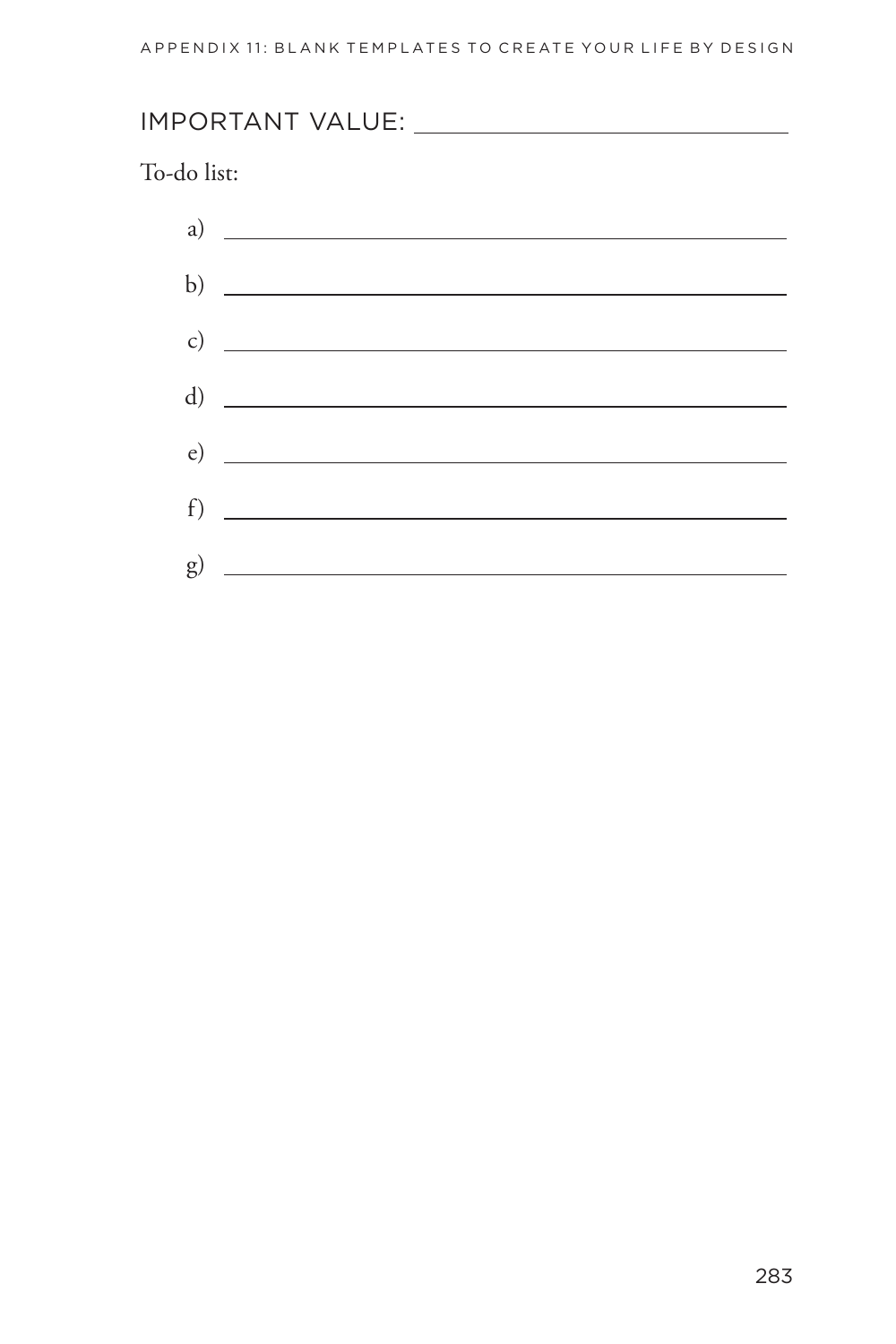# **STEP 4: LIFETIME GOALS & TASKS**

Next, we move to more of a goal-setting process, listing goals you hope to achieve in your lifetime. Consider what you would like to achieve in your lifetime, and list your lifetime goals. As with your values, it's more about quantity than quality, and the ordering is not important at this stage. There is no right number of goals to include here; you need to determine what feels right for you.



Now, circle the top three from your list. Following the same process as with the values, create a task list for your top three goals.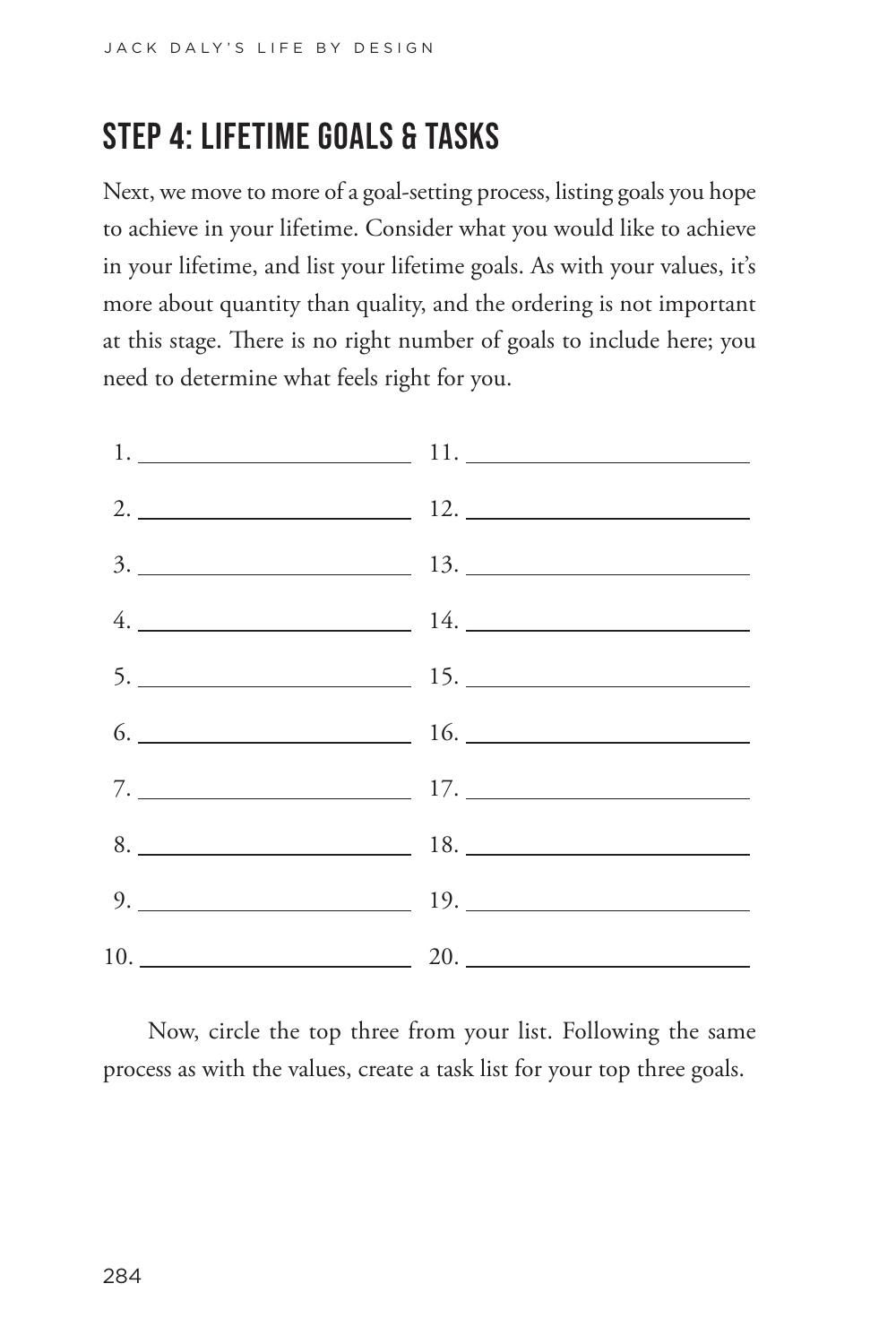To-do list:



Complete the process with each of your top three goals.

### 

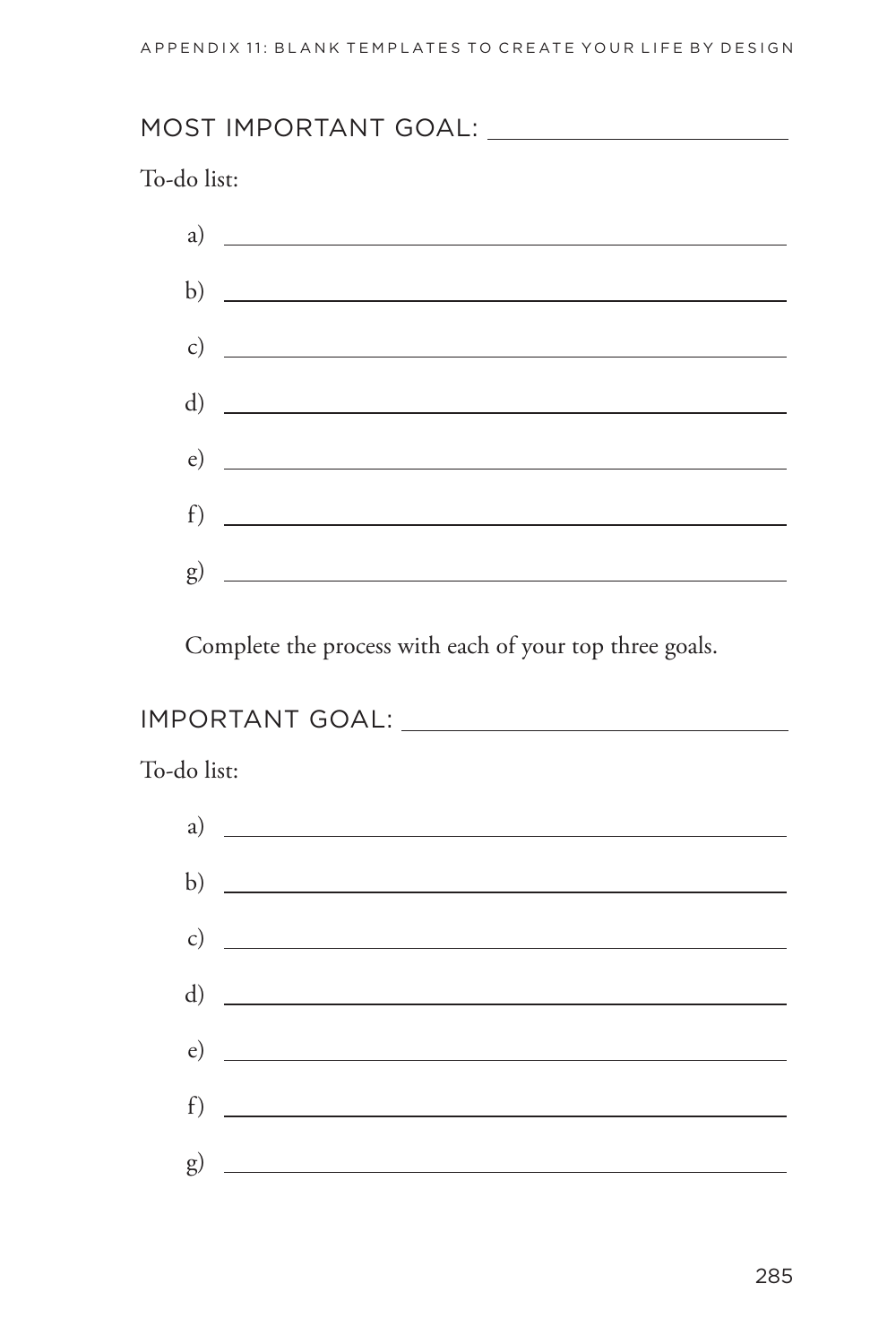IMPORTANT GOAL:

To-do list:



### **STEP 5: FIVE-YEAR GOALS & TASKS**

Now we want to bring the goals into a near-term focus. Following a now-familiar process, list your near-term goals, those you'd like to achieve in the next five years. Once again, it's more about quantity than quality, and the ordering is not important at this stage, and the number of goals that is right is determined by you.

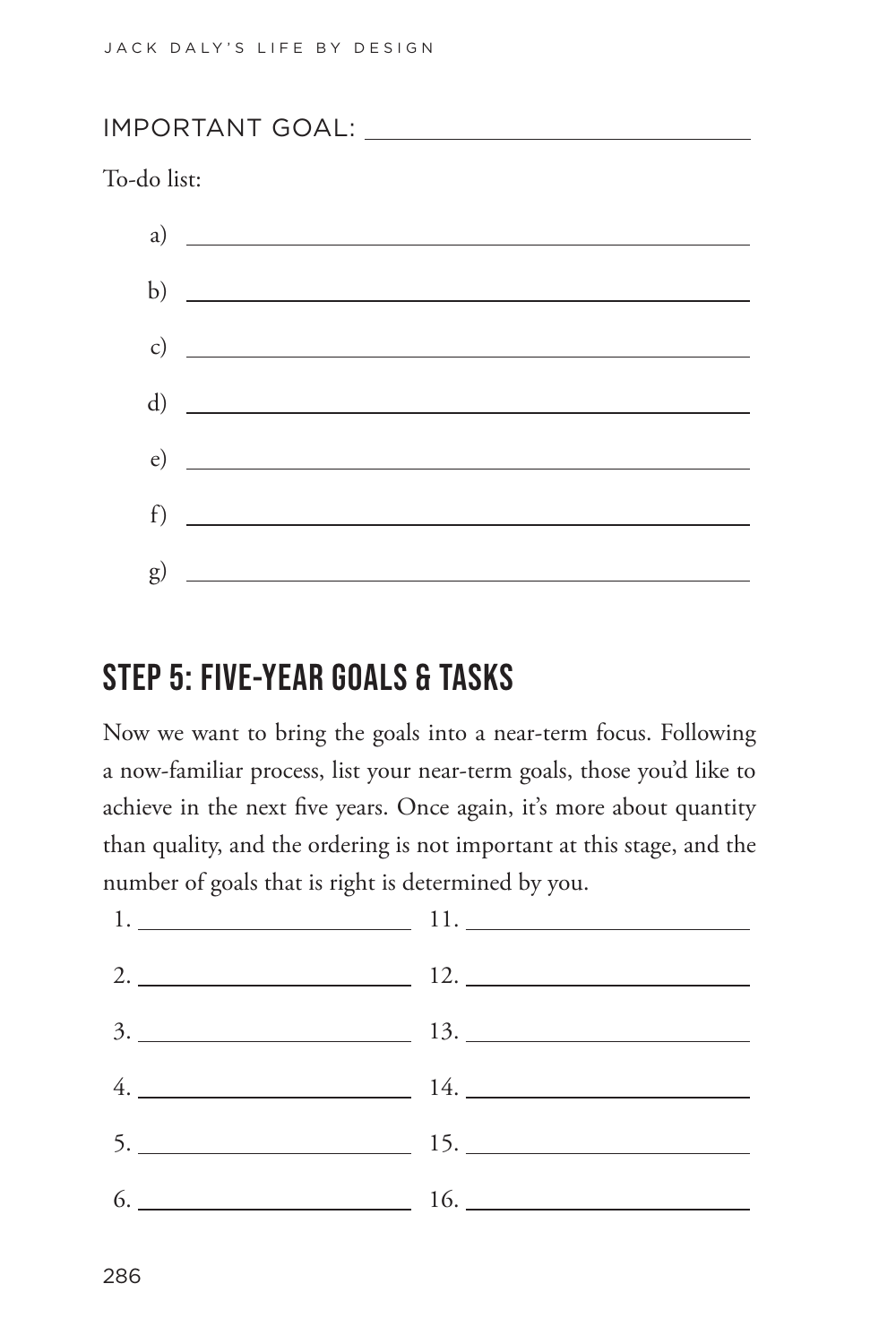|                        | $7.$ $17.$ |
|------------------------|------------|
|                        | 8. 18.     |
| 9. $\qquad \qquad$ 19. |            |
|                        | 10.20.     |

Circle the top three from the above listing. As before, run your top three through the task-list process.

To-do list:

| a) |                    |
|----|--------------------|
|    | b) $\qquad \qquad$ |
|    | c) $\qquad \qquad$ |
|    |                    |
|    |                    |
|    | f)                 |
| g) |                    |

Complete this for each of your top three five-year goals.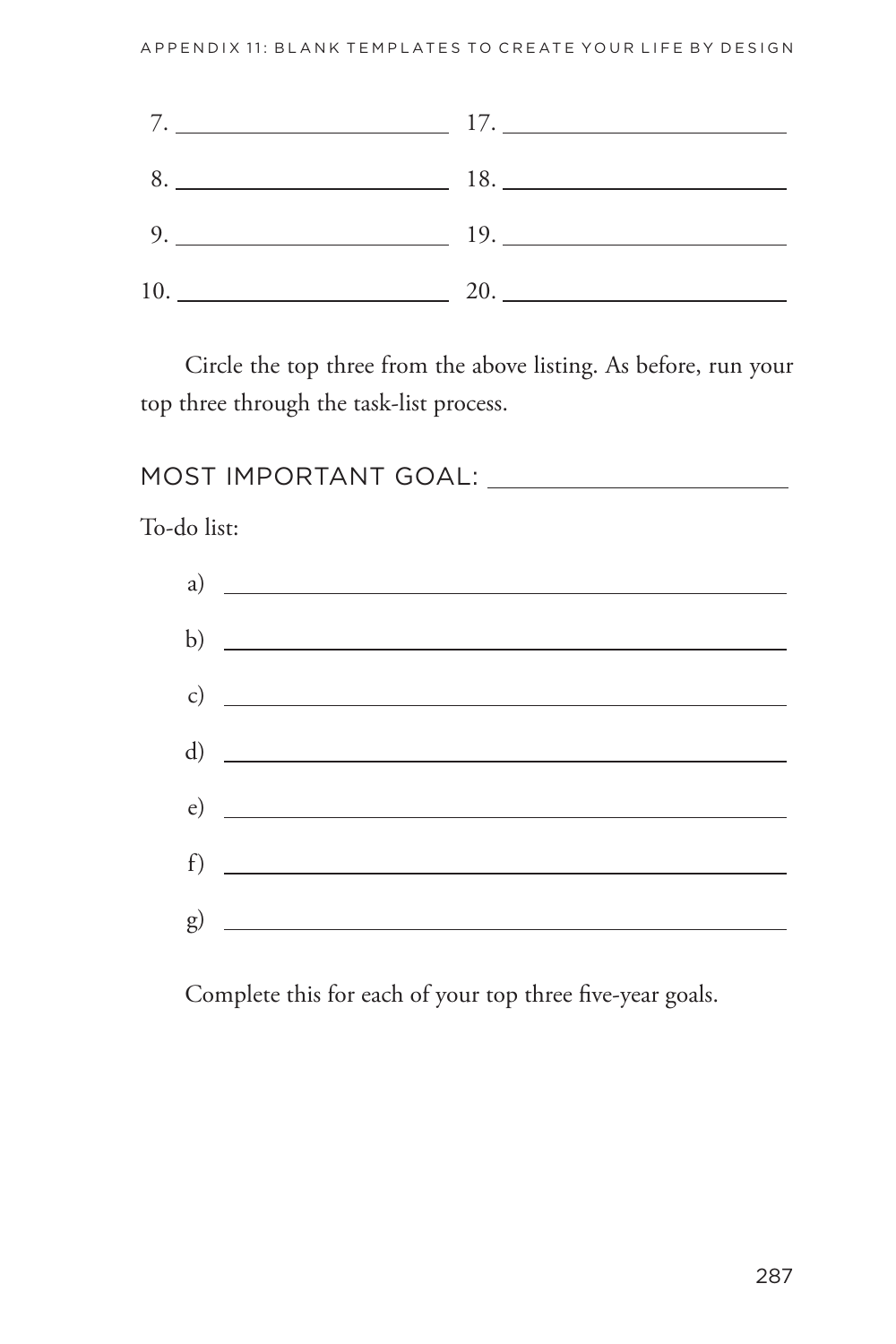IMPORTANT GOAL:

#### To-do list:



#### IMPORTANT GOAL:

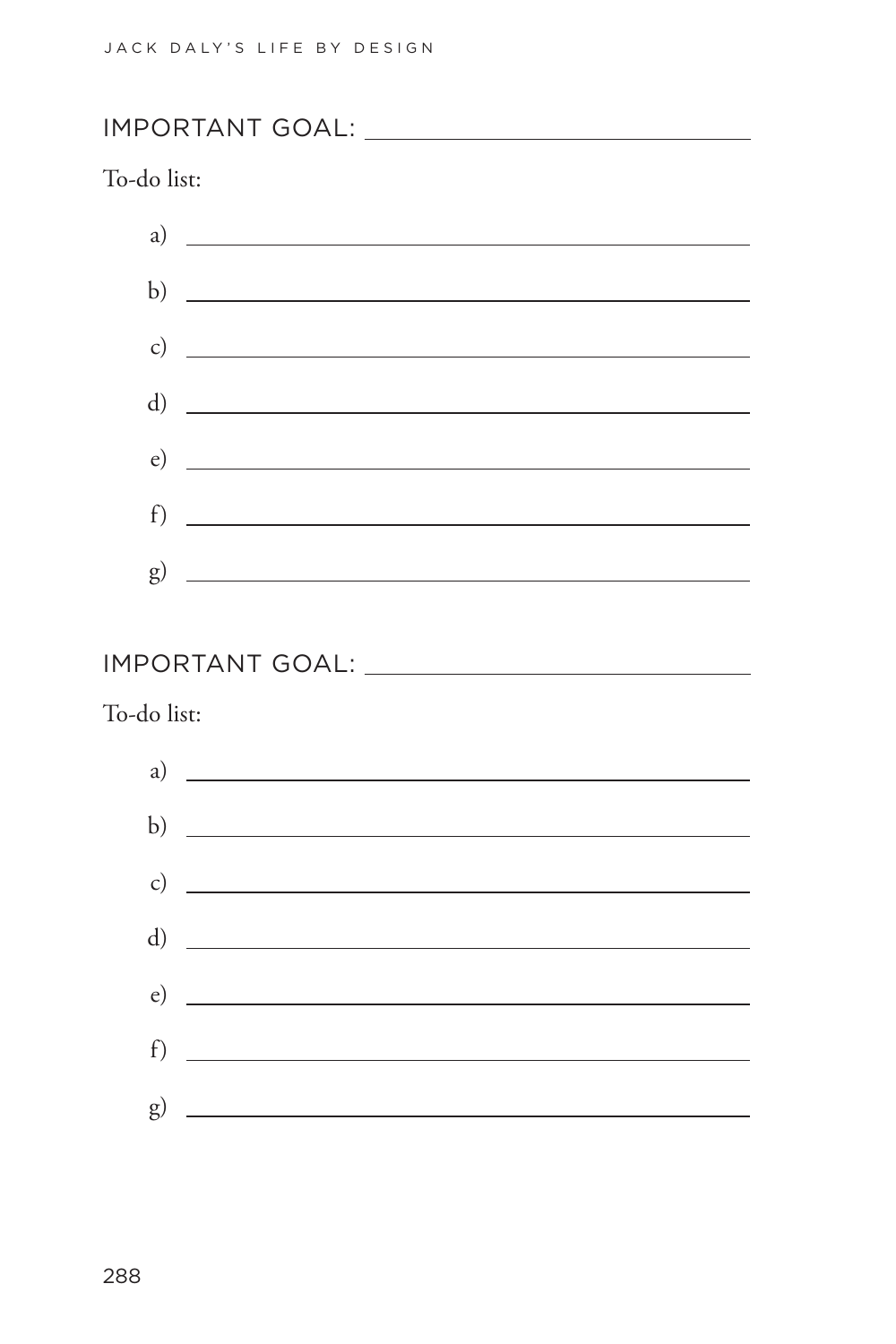# **STEP 6: SIX-MONTH GOALS & TASKS**

If you only had six months to live, how would you spend them? List your near-term, immediate goals. Again, it's more about quantity than quality, and the ordering is not important at this stage.



Circle the top three and run them through the task-list process.

#### MOST IMPORTANT GOAL:

| a)           |  |
|--------------|--|
|              |  |
| $\mathbf{b}$ |  |
|              |  |
| $\mathsf{C}$ |  |
|              |  |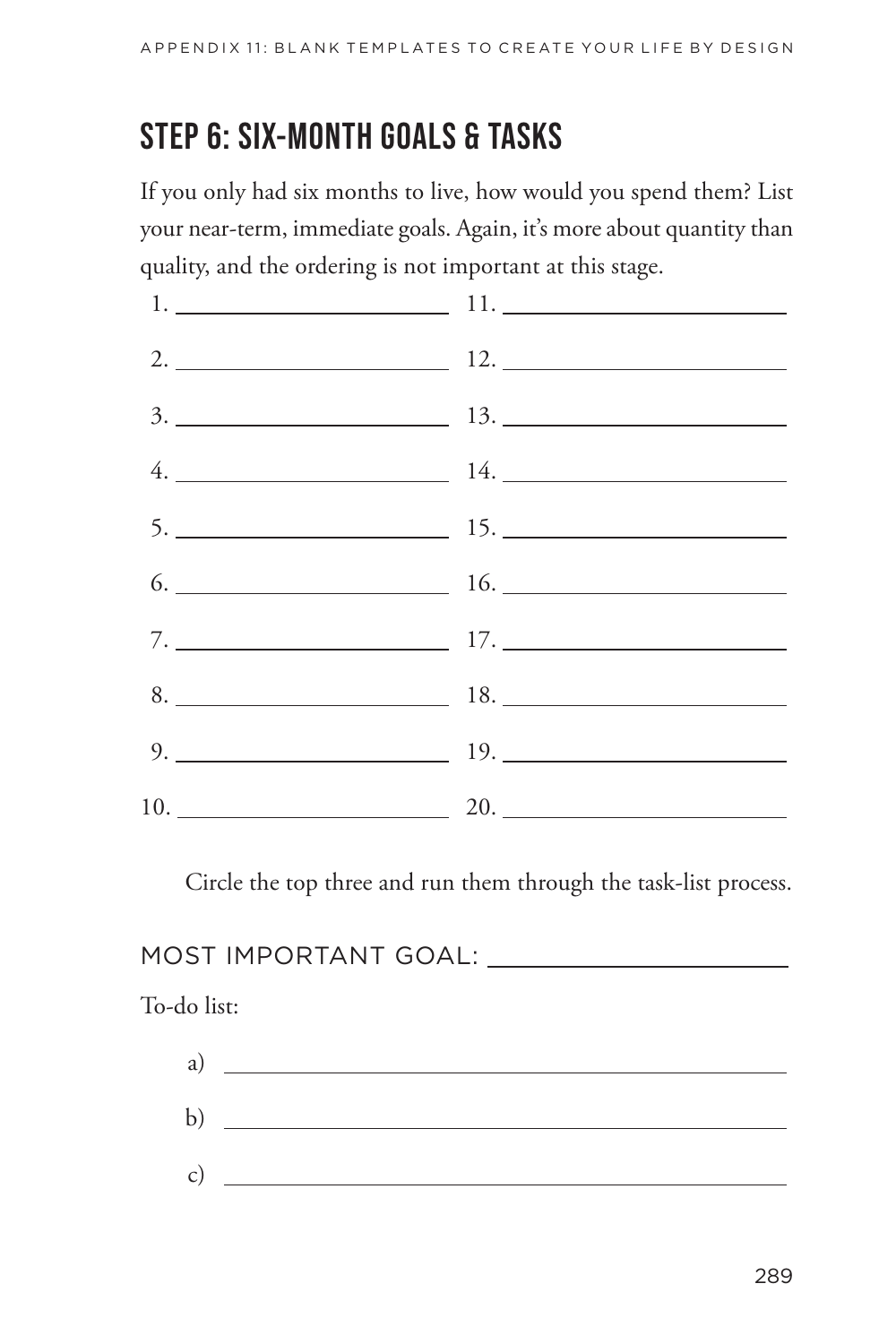

#### IMPORTANT GOAL:

To-do list:



#### IMPORTANT GOAL:

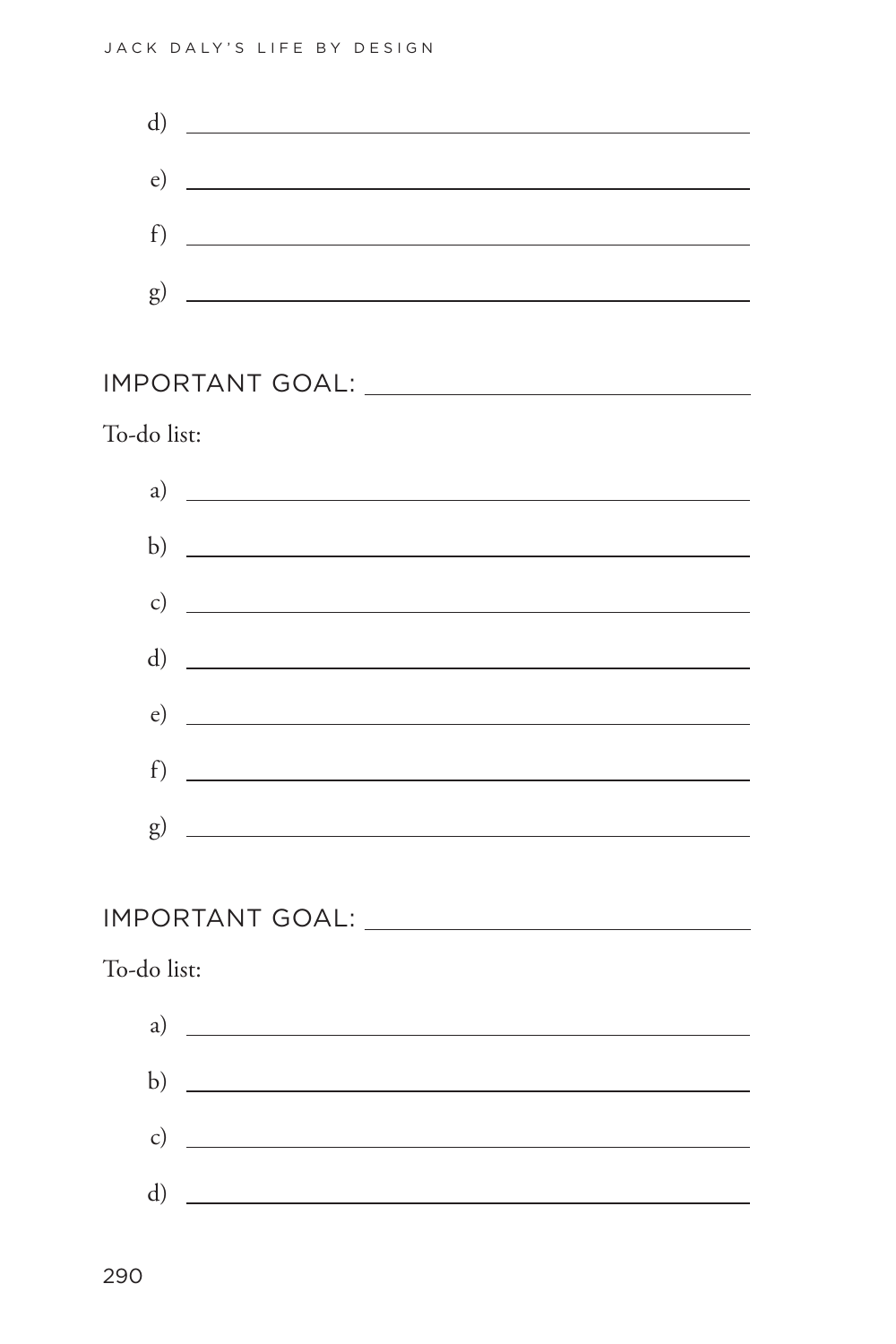

## **STEP 7: THE BUCKET LIST**

#### MY BEGINNING BUCKET LIST

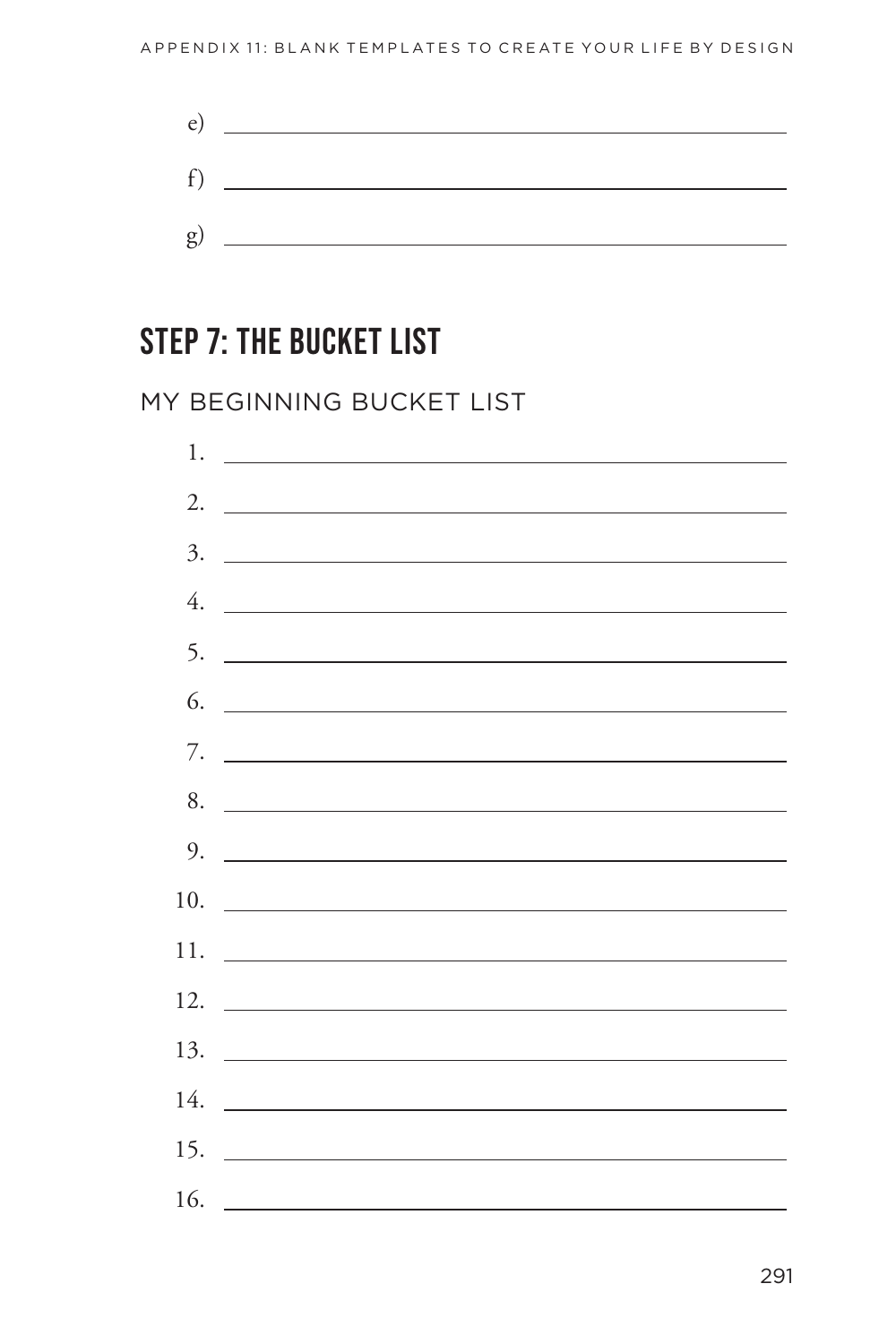| 17. |
|-----|
|     |
| 19. |
| 20. |
|     |
| 22. |

### **STEP 8: ONE-YEAR PLAN**

Annual plan: This rough outline should be tailored to fit *your* goals.

PERSONAL GOALS:

THEME: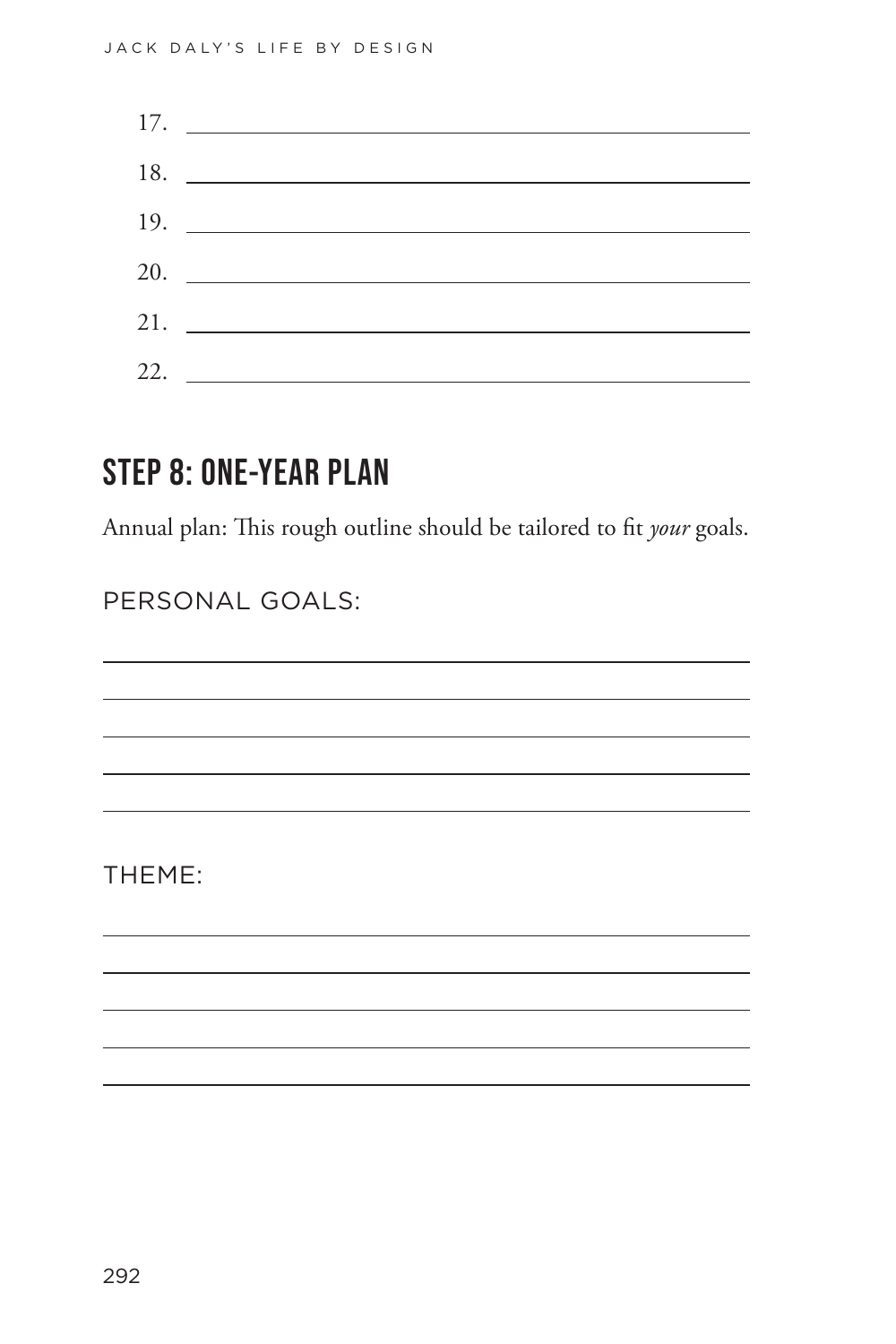#### APPENDIX 11: BLANK TEMPLATES TO CREATE YOUR LIFE BY DESIGN

| <u> Alexandria de la contrada de la contrada de la contrada de la contrada de la contrada de la contrada de la c</u>                                                                                                                                                                                                   |
|------------------------------------------------------------------------------------------------------------------------------------------------------------------------------------------------------------------------------------------------------------------------------------------------------------------------|
|                                                                                                                                                                                                                                                                                                                        |
| 2. $\overline{\phantom{a}}$                                                                                                                                                                                                                                                                                            |
|                                                                                                                                                                                                                                                                                                                        |
|                                                                                                                                                                                                                                                                                                                        |
|                                                                                                                                                                                                                                                                                                                        |
| <u> Alexandria de la contrada de la contrada de la contrada de la contrada de la contrada de la contrada de la c</u>                                                                                                                                                                                                   |
| $1.$ $\overline{\phantom{a}}$                                                                                                                                                                                                                                                                                          |
| 2. $\frac{1}{2}$ $\frac{1}{2}$ $\frac{1}{2}$ $\frac{1}{2}$ $\frac{1}{2}$ $\frac{1}{2}$ $\frac{1}{2}$ $\frac{1}{2}$ $\frac{1}{2}$ $\frac{1}{2}$ $\frac{1}{2}$ $\frac{1}{2}$ $\frac{1}{2}$ $\frac{1}{2}$ $\frac{1}{2}$ $\frac{1}{2}$ $\frac{1}{2}$ $\frac{1}{2}$ $\frac{1}{2}$ $\frac{1}{2}$ $\frac{1}{2}$ $\frac{1}{2}$ |
|                                                                                                                                                                                                                                                                                                                        |
|                                                                                                                                                                                                                                                                                                                        |
| 4. $\overline{\phantom{a}}$                                                                                                                                                                                                                                                                                            |
|                                                                                                                                                                                                                                                                                                                        |
| $1.$ $\overline{\phantom{a}}$                                                                                                                                                                                                                                                                                          |
|                                                                                                                                                                                                                                                                                                                        |
| 2. $\overline{\phantom{a}}$                                                                                                                                                                                                                                                                                            |
|                                                                                                                                                                                                                                                                                                                        |
|                                                                                                                                                                                                                                                                                                                        |
|                                                                                                                                                                                                                                                                                                                        |

### **CRYSTAL BALL**

Step 1: Describe the year ahead based on the crystal ball's prediction. \_\_\_\_\_\_\_ year has come and gone, and we "rocked" because we achieved the following specific and measurable outcomes.

 $1.$  $2.$  $3.$